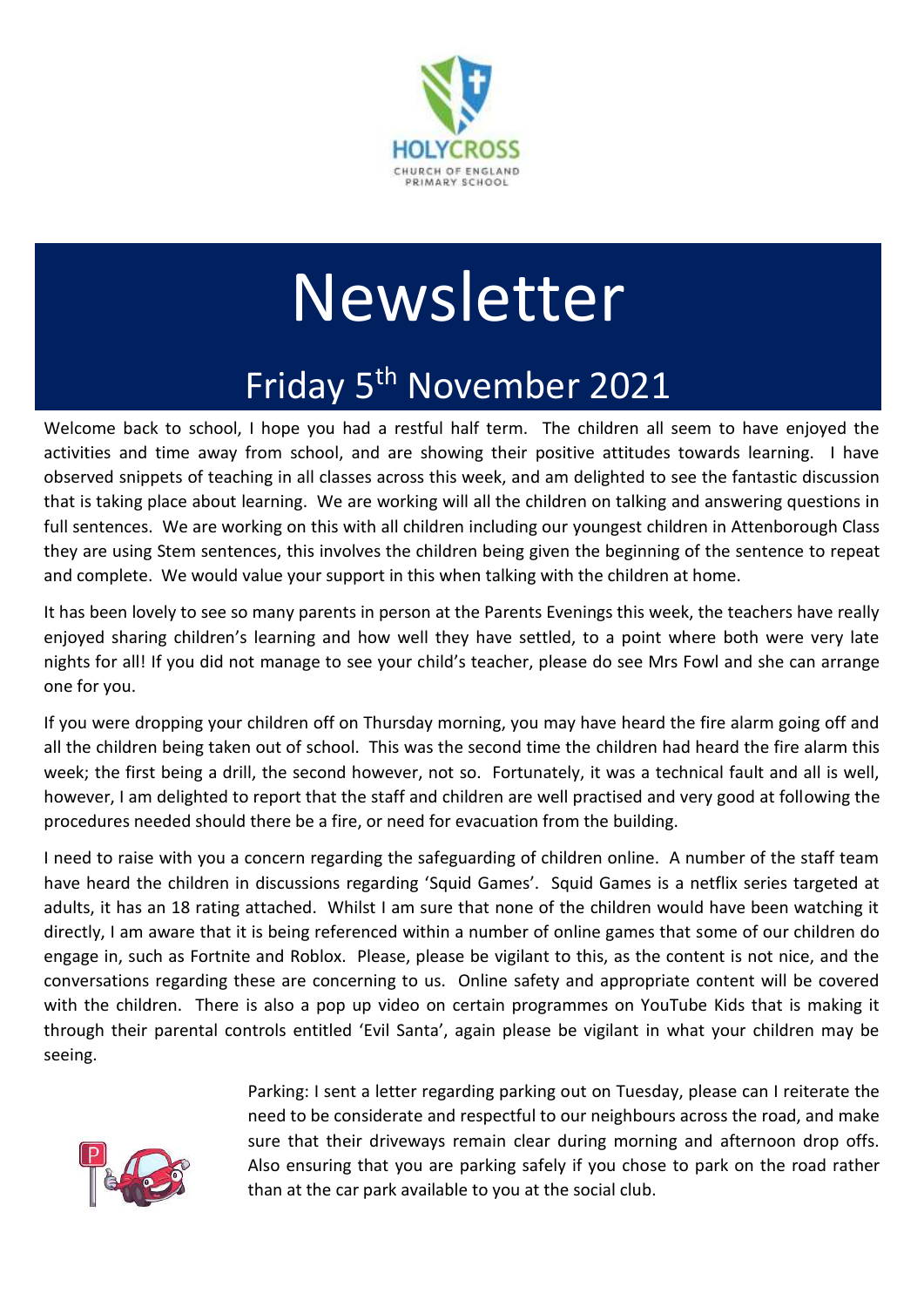The weather has taken a turn over the half term, and the heating has been turned up. Please can I ask that you ensure your children are dressed appropriately for school, with layers. We are still opening windows at times to ensure plenty of ventilation in the fight against Covid. The children are also participating in learning outside, and going out to play and therefore need to be dressed for this, including long trousers and jumpers/ cardigans, tracksuits and hoodies for PE. This term children will also need their PE shorts as they are all participating in gymnastics. Please also ensure the children come to school with coats, and where needed hats and gloves, we like the children to go outside as much as possible at break and lunch, in order to let of steam and get some fresh air before commencing further learning.

Our Christian Value this term is Trust, we have been talking with the children about what makes someone trustworthy, and what it means to trust. In relation to this, we have been talking about how we keep safe, and ensuring that we have someone we can trust to talk to if we do not feel safe. Children in Einstein class are off on their residential to Norfolk Lakes next week, we are very thankful that you, their parents, trust us to take them on this type of trip, and participate in some more riskier activities. All precautions are put in place and the children will have a fantastic time. I will share some of this in the next newsletter.

This term is always a busy one and there are a number of events and fundraisers coming up. The first being in a few weeks, the Class Ambassadors are busy preparing advertising for the Children in Need Fancy Dress inspired by Strictly Come Dancing Day on Friday 19<sup>th</sup> November. Further fundraisers will be held across the year, to support the school and the village in its efforts to raise funds for a defibrillator.

We try to ensure that as many of these dates are put into the diary section of the newsletter, but please ensure you do keep an eye out for updates, and other letters, particularly on the run up to Christmas. There will not be a large production again this year, however, each class will hold an assembly to which parents will be invited, which will include a mini production/ skit/ poem/ singing etc. Details of other events are included within the diary section.

If you follow us on Twitter you will have seen Mrs Moore participating in the Daily Mile, this is in an effort to fundraise for Nelson's Journey. Nelson's Journey is a charity that supports children following the death of a loved one. They have in the past supported us in staff training so we can support our children effectively following this type of event. Mrs Moore is walking a mile a day for the month of November, if you would like to support Mrs Moore in her endeavour to raise funds for the charity please follow the links on Twitter, the school website to the Just Giving page, or drop a donation into the school office.